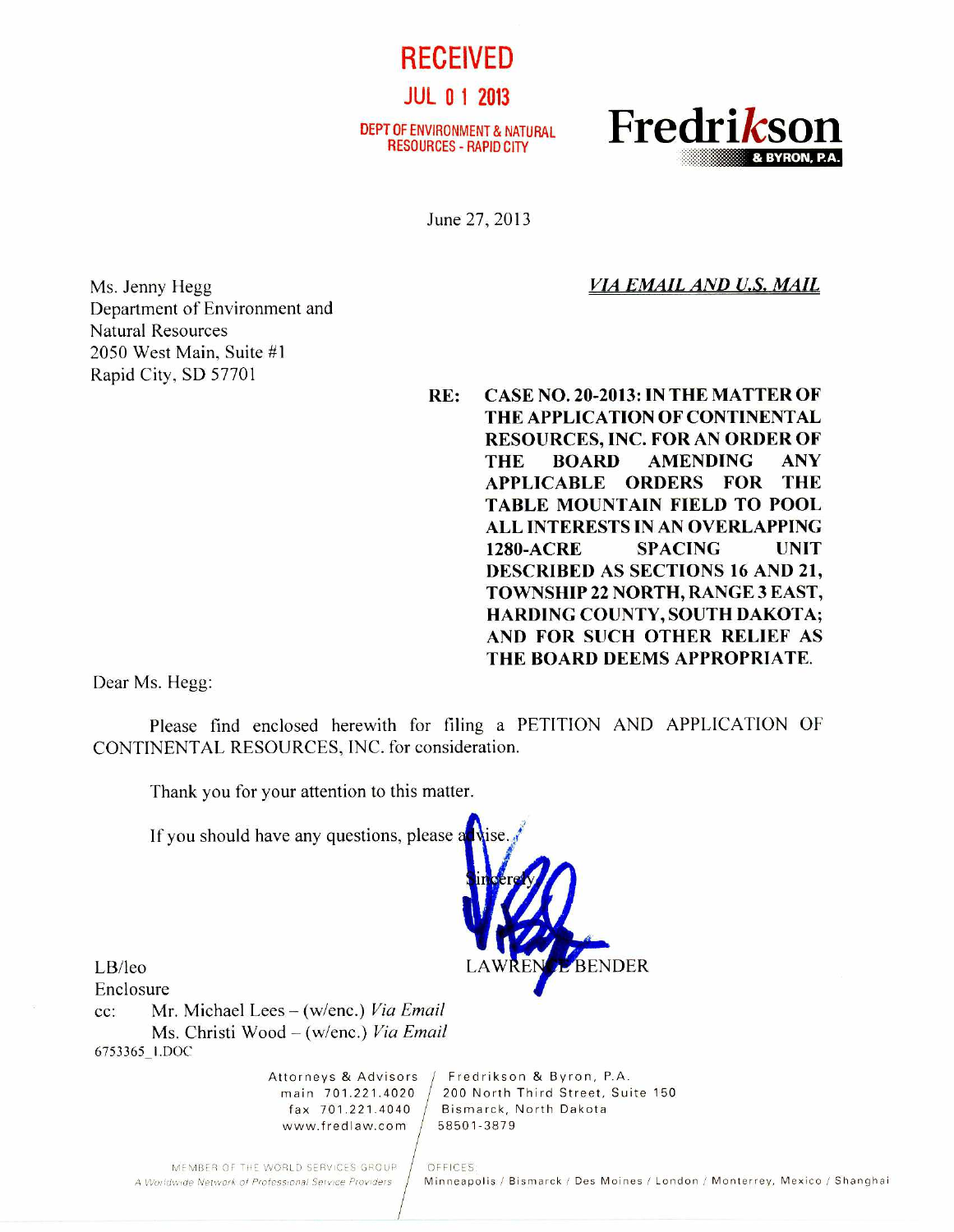**RECEIVED** 

**JUL 0 1 2013** 

## **STATE OF SOUTH DAKOTA DEPT OF ENVIRONMENT & NATURAL**

RESOURCES - RAPID CITY

## **DEPARTMENT OF ENVIRONMENT AND NATURAL RESOURCES**

## **BOARD OF MINERALS AND ENVIRONMENT**

**CASE NO. 20-2013** 

**IN THE MATTER OF THE APPLICATION OF CONTINENTAL RESOURCES, INC. FOR AN ORDER OF THE BOARD AMENDING ANY APPLICABLE ORDERS FOR THE TABLE MOUNTAIN FIELD TO POOL ALL INTERESTS IN AN OVERLAPPING 1280-ACRE SPACING UNIT DESCRIBED AS SECTIONS 16 AND 21, TOWNSHIP 22 NORTH, RANGE 3 EAST, HARDING COUNTY, SOUTH DAKOTA; AND FOR SUCH OTHER RELIEF AS THE BOARD DEEMS APPROPRIATE.** 

## **PETITION AND APPLICATION OF CONTINENTAL RESOURCES, INC.**

Continental Resources, Inc. ("Continental") and for its petition and application to the

Department of Environment and Natural Resources, Board of Minerals and Environment (the

"Board"), states and alleges as follows:

1.

Continental is the owner of an interest in the oil and gas leasehold estate underlying all or

portions of the following described lands in Harding County, South Dakota:

Township 22 North, Range 3 East Section 16: All Section 21: All

(the "Subject Lands")

2.

In Order No. 4-2013. the Board established the Subject Lands as a 1280-acre spacing unit

in the Table Mountain field.

 $-1 -$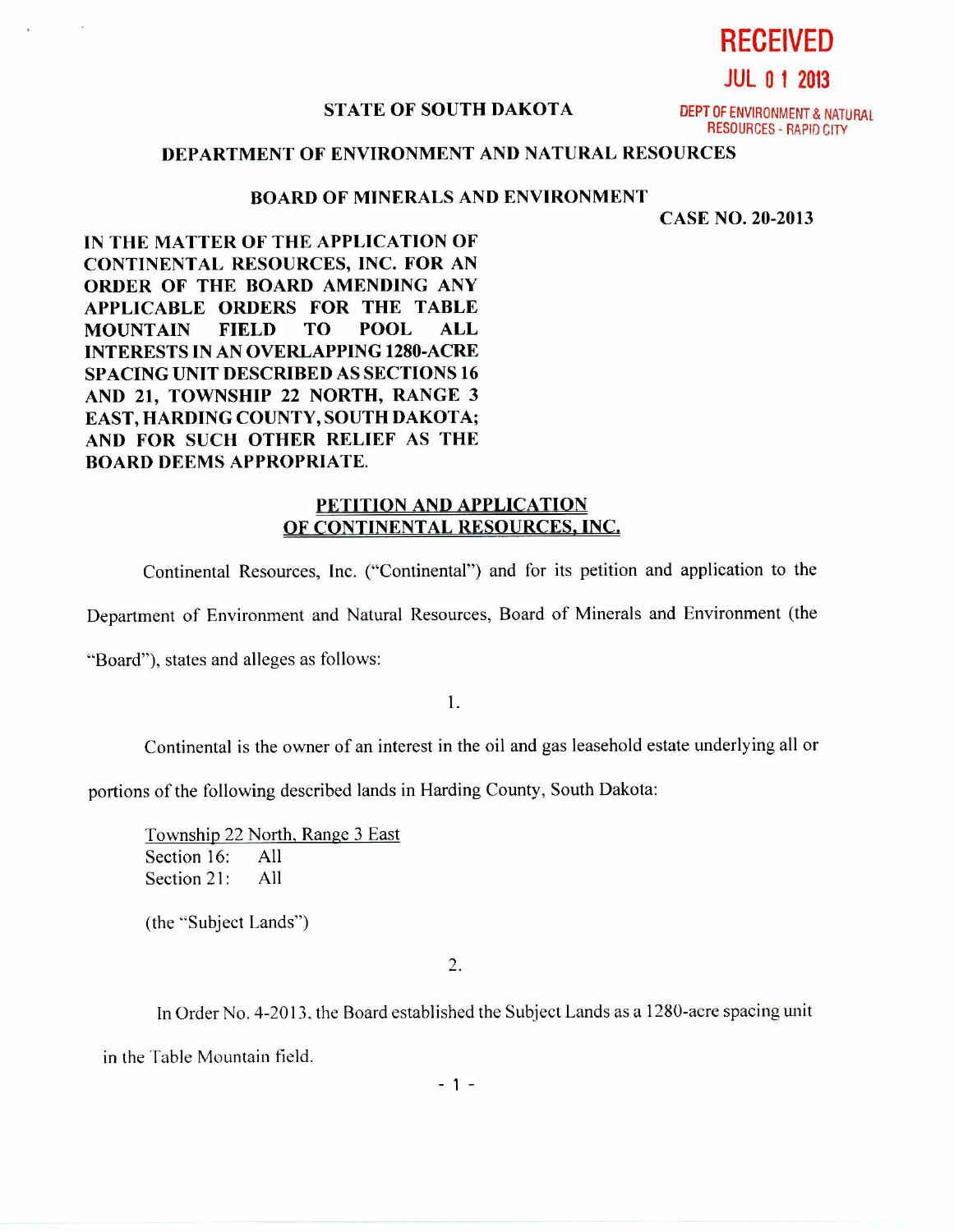That the Subject Lands overlap two laydown 320-acre spacing units established under Order No. 6-1983.

4.

That the Koch 11 -16A well, located on the N/2 of Section 16, and the Koch 34-16 well, located on the S/2 of Section 16, are vertical wells that have produced since 1984 in said 320-acre spacing units.

5.

That Continental hereby requests the Board designate Continental as the operator of the authorized well within said spacing unit comprised of the Subject Lands.

6.

That there are both separately owned tracts and separately owned interests in the spacing unit comprised of the Subject Lands.

7.

That a voluntary pooling of the Subject Lands has not been accomplished.

8.

That Section 45-9-31 of the South Dakota Codified Laws provides as follows:

**45-9-31. Order pooling all interests in spacing unit-- Application by interested person--Notice and hearing--Terms and conditions.** In the absence of voluntary pooling, the Board of Minerals and Environment or the secretary, as applicable, upon the application of any interested person, shall enter an order pooling all interests in the spacing unit for the development and operation of the spacing unit, and for the sharing of production from the spacing unit. Each such pooling order shall be made after notice and opportunity for hearing, and shall be upon terms and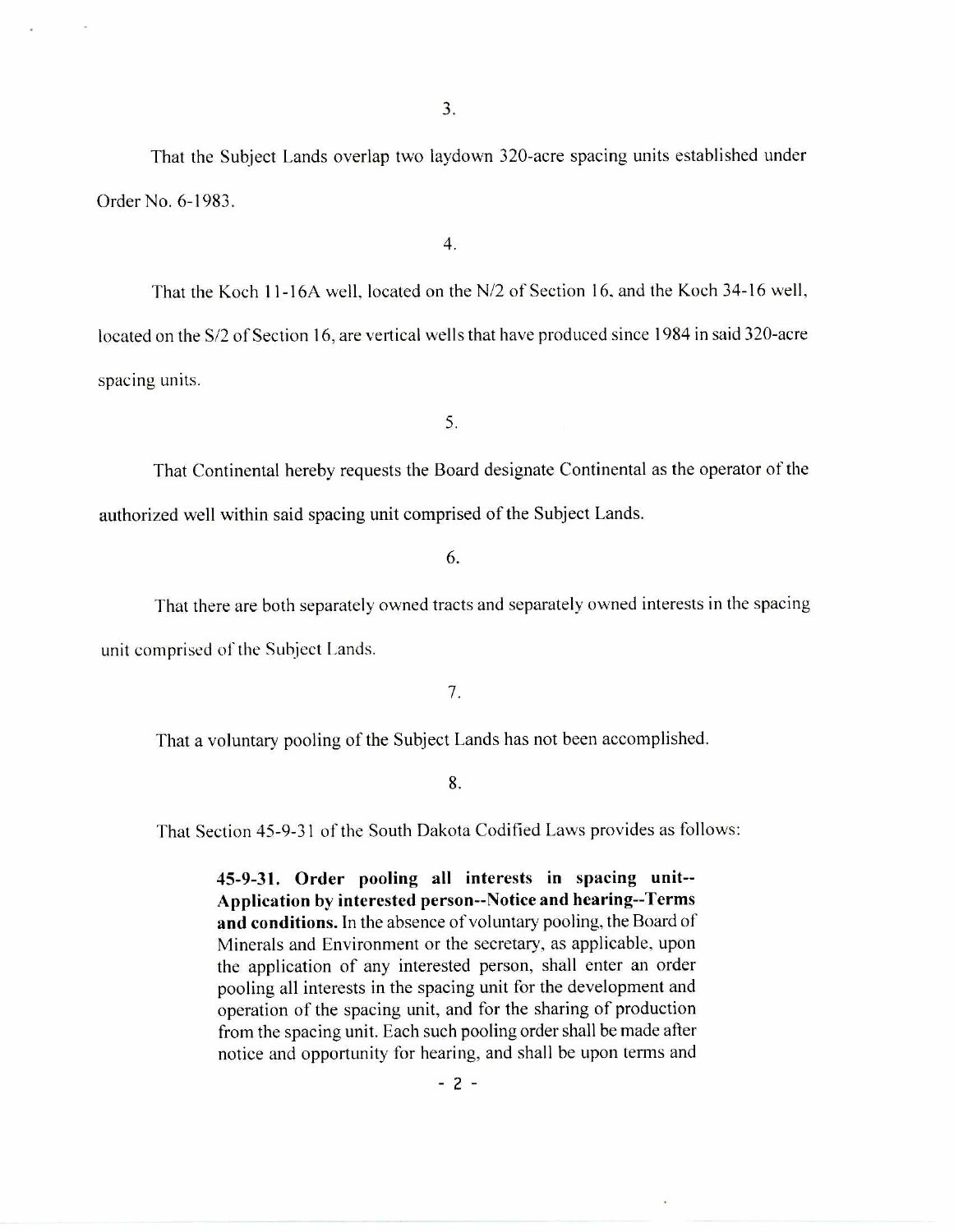conditions that are just and reasonable, and that afford to the owner of each tract or interest in the spacing unit the opportunity to recover or receive without unnecessary expense, his or her just and equitable share.

9.

That Section 45-9-32 of the South Dakota Codified Laws provides as follows:

**45-9-32. Order of Board of Minerals and Environment pooling all interests in spacing unit--Operation of well--Rights of owners to participate--Payment of expenses.** Each such pooling order shall authorize the drilling, equipping, and operation of a well on the spacing unit; shall provide who may drill and operate the well; shall prescribe the time and manner in which all the owners in the spacing unit may elect to participate therein; and shall make provision for payment by all those who elect to participate therein of the reasonable actual cost thereof, plus a reasonable charge for supervision and interest.

10.

Continental respectfully requests that the Board enter an order to pool all interests in an overlapping 1280-acre spacing unit for the Table Mountain Field described as the Subject Lands.

11.

In Continental's opinion, pooling the Subject Lands will increase the ultimate recovery of

the pool. prevent waste. prevent the drilling of unnecessary wells and protect correlative rights.

WHEREFORE, Continental respectfully requests that notice of this matter be provided as

required by South Dakota laws and that thereafter the Board of Minerals and Environment enter its order granting the relief requested herein.